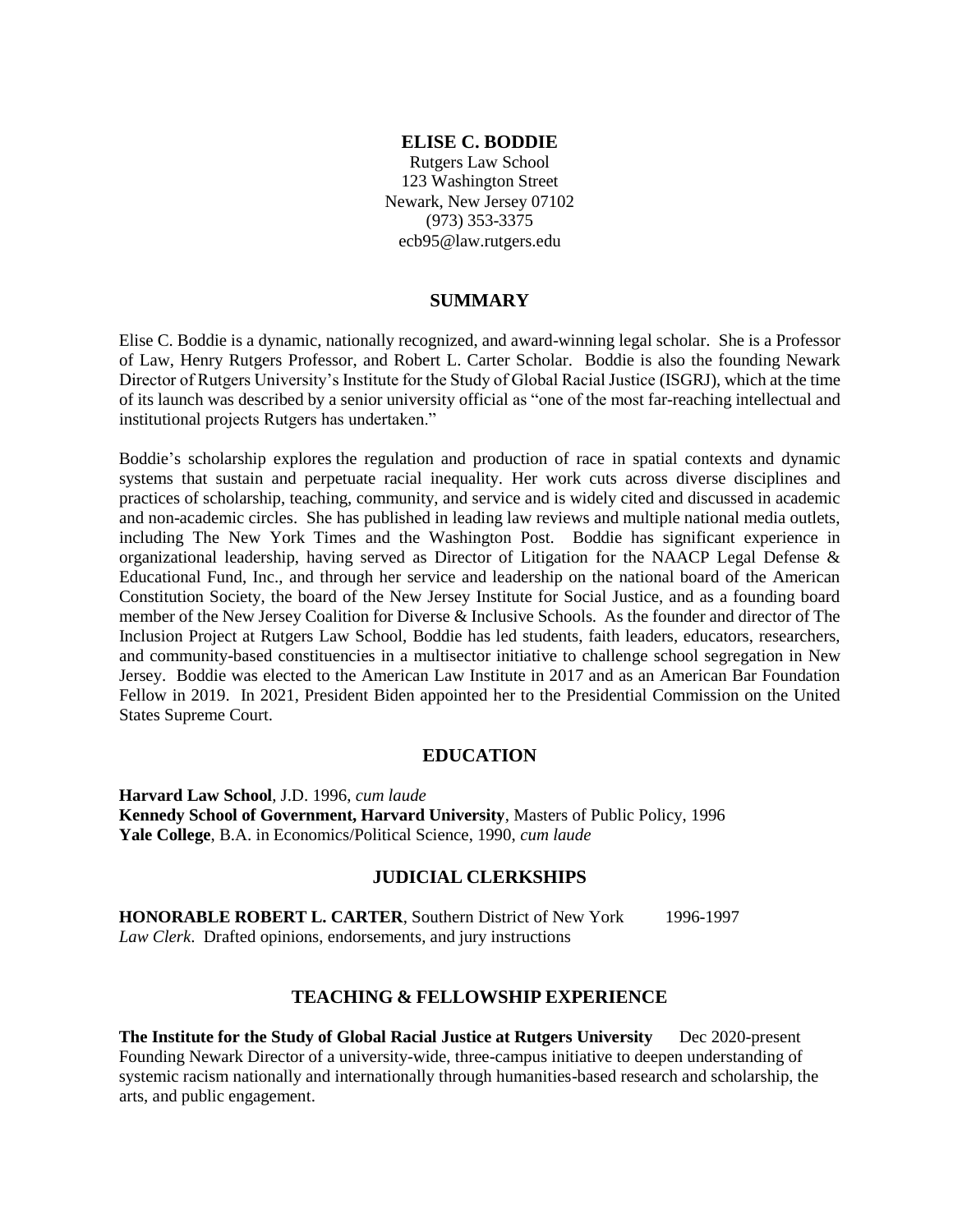| <b>Henry Rutgers Professor, Professor of Law</b><br>& Judge Robert L. Carter Scholar, Rutgers Law School<br>Signature courses: constitutional law (first year and upper-level course),<br>civil rights, and state & local government law (seminar)                                                                                                                                                                                                                                                                                                                                                                                                                                                                                                                                                                                                                                                                                                                                                                                                                                                                                          | July 1, 2016-present |  |  |
|---------------------------------------------------------------------------------------------------------------------------------------------------------------------------------------------------------------------------------------------------------------------------------------------------------------------------------------------------------------------------------------------------------------------------------------------------------------------------------------------------------------------------------------------------------------------------------------------------------------------------------------------------------------------------------------------------------------------------------------------------------------------------------------------------------------------------------------------------------------------------------------------------------------------------------------------------------------------------------------------------------------------------------------------------------------------------------------------------------------------------------------------|----------------------|--|--|
| <b>Associate Professor, Rutgers Law School (Newark)</b>                                                                                                                                                                                                                                                                                                                                                                                                                                                                                                                                                                                                                                                                                                                                                                                                                                                                                                                                                                                                                                                                                     | Aug 2013-June 2016   |  |  |
| <b>Associate Professor, New York Law School</b><br>Aug 2008-Spring 2011<br>Taught constitutional law as a large lecture course (120 students),<br>a seminar on state $&$ local government law and land use regulation<br>• Active contributor to the Racial Justice Project (RJP)<br>• Lead author of an amicus brief filed in Ash (Hithon) v. Tyson Foods, 664 F.3d 883 (11 <sup>th</sup> Cir. 2011), on<br>behalf of eleven legendary civil rights leaders, available at<br>www.naacpldf.org/files/case_issue/HithonBrief.pdf (I was asked to draft the brief by the NAACP LDF<br>while I was teaching at New York Law School.) The brief was the subject of a New York Times<br>commentary by Adam Liptak, "Rare But Grudging About-Face in Bias Case," Dec. 26, 2011<br>· Counsel of record and lead author, amicus brief filed by the New York Law School Racial Justice<br>Project in the Supreme Court case Ricci v. DeStefano, 2009 WL 815208, March 25, 2009<br>• Took leave from NYLS to return to the NAACP LDF, at the invitation of then-LDF President John<br>Payton (see "Professional Legal Experience") July 2011-May 2013 |                      |  |  |
| Visiting Assistant Professor, Fordham Law School<br>Taught constitutional law (Fall 2006) and state & local<br>government law seminar (Spring 2007). (I did not teach during the<br>Fall 2007 because I was on the market.)                                                                                                                                                                                                                                                                                                                                                                                                                                                                                                                                                                                                                                                                                                                                                                                                                                                                                                                 | Aug 2006-Spring 2008 |  |  |
| <b>Research Fellow, Fordham Law School</b><br>Researched critical legal geography and race                                                                                                                                                                                                                                                                                                                                                                                                                                                                                                                                                                                                                                                                                                                                                                                                                                                                                                                                                                                                                                                  | Jan-June 2006        |  |  |
| <b>AWARDS &amp; RECOGNITION</b>                                                                                                                                                                                                                                                                                                                                                                                                                                                                                                                                                                                                                                                                                                                                                                                                                                                                                                                                                                                                                                                                                                             |                      |  |  |
| Recipient of the Whitney M. Young Jr. Award                                                                                                                                                                                                                                                                                                                                                                                                                                                                                                                                                                                                                                                                                                                                                                                                                                                                                                                                                                                                                                                                                                 | Feb 2020             |  |  |

|           | Recipient of the willing M. Foung J. Award<br>from the Urban League of Essex County                                                                          | <b>FED ZUZU</b>  |
|-----------|--------------------------------------------------------------------------------------------------------------------------------------------------------------|------------------|
|           | Elected Fellow of the American Bar Foundation                                                                                                                | <b>July 2019</b> |
| $\bullet$ | Selected by graduating students to be faculty speaker for Rutgers Law<br>(Newark) graduation                                                                 | May 2019         |
|           | Elected member of the American Law Institute                                                                                                                 | <b>July 2017</b> |
|           | Appointed a Henry Rutgers Professor by Rutgers University President<br>Robert Barchi, in recognition of "high-quality scholarship, teaching,<br>and service" | June 8, 2016     |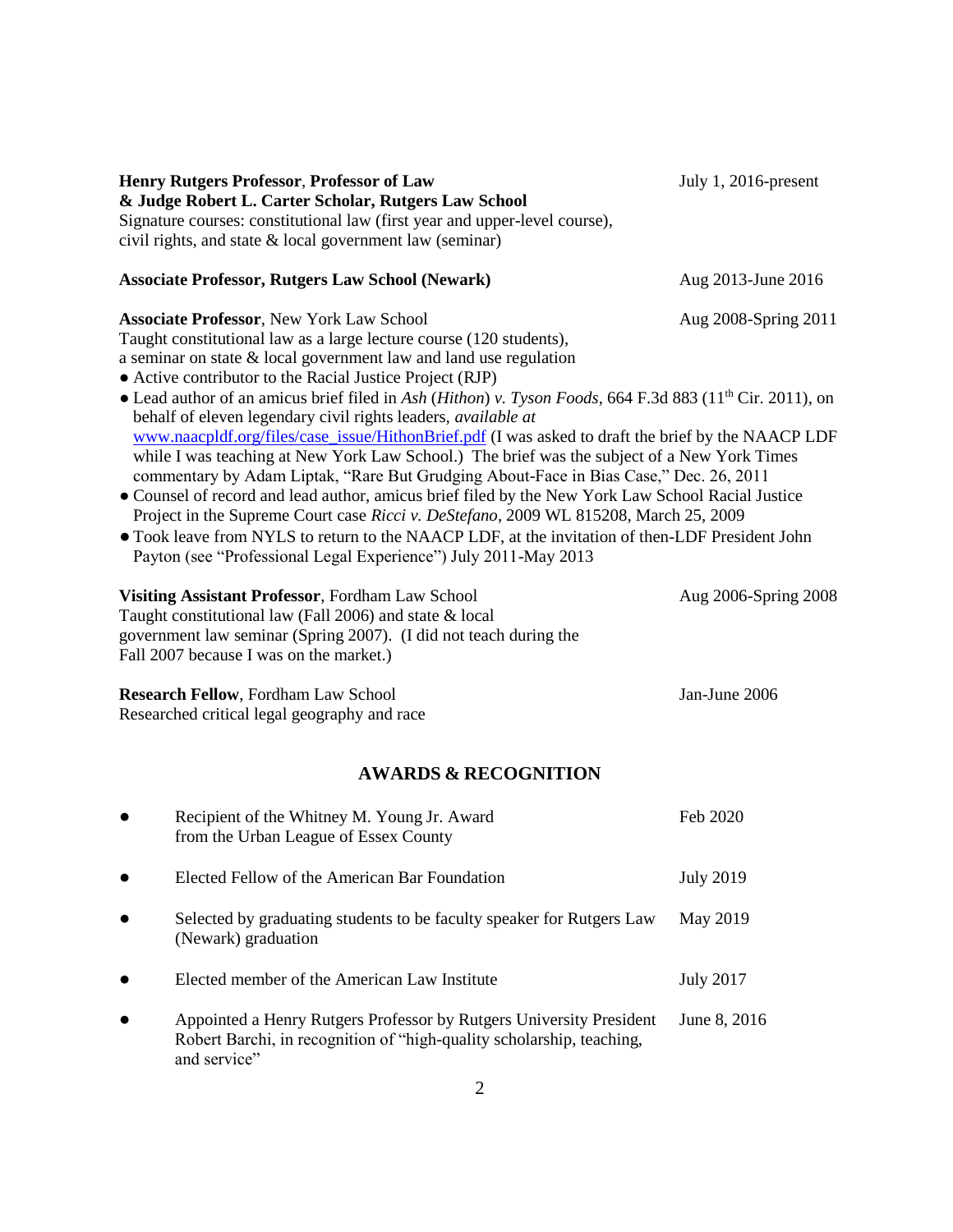| $\bullet$ | Recipient of Association of Black Law Students and partnering<br>organizations' "Dream Professor" Award (Rutgers Law-Newark) | Feb 2014    |
|-----------|------------------------------------------------------------------------------------------------------------------------------|-------------|
| $\bullet$ | Law & Society Association's John Hope Franklin Award for<br>Exceptional Scholarship (for <i>Racial Territoriality</i> )      | June $2012$ |

# **LEGAL SCHOLARSHIP: ARTICLES AND ESSAYS**

*Racially Territorial Policing in Black Neighborhoods* 89(2), University of Chicago Law Review 477 (2022) (listed on SSRN's Top Ten download list for Law & Society: Criminal Procedure eJournal)

*Ordinariness as Equality*, 93 Indiana Law Journal 57 (2018)

*The Contested Role of Time in Equal Protection*, 117 Columbia Law Review 1825 (2017)

*The Constitutionality of Racially Integrative Purpose*, 38 Cardozo Law Review 531 (2016)

*The Future of Affirmative Action*, Harvard Law Review Forum, Nov. 10, 2016, *available at* <http://harvardlawreview.org/2016/11/the-future-of-affirmative-action/s> (invited response)

*Adaptive Discrimination*, 94 North Carolina Law Review 1235 (2016) (reprinted in Vol 32 of the Civil Rights Litigation and Attorneys Fees Annual Handbook)

*The Indignities of Colorblindness*, UCLA Law Review Discourse (2016)

*The Sins of Innocence in Standing Doctrine,* 68 Vanderbilt Law Review 297 (2015)

*Critical Mass & and the Paradox of Colorblind Individualism in Equal Protection,* 17 University of Pennsylvania Journal of Constitutional Law 781 (2015)

*The Way Forward: Racial Integration After Ricci, A Response to Michelle Adams,* 96 Iowa Law Review Bulletin (2011)

*Racial Territoriality*, 58 UCLA Law Review 401 (2010) (2012 winner of Law and Society Association's John Hope Franklin Prize for "exceptional scholarship in the field of race, racism, and the law") (cited by dissent in *May v. Spokane County*, 481 P.3d 1098 (2020))

*Opportunity Hoarding in Diverse and Non-Diverse School Districts* (with Dr. Allison Roda (lead author) and Dr. Ryan Coughlan) (discussing results of research on parental attitudes toward school choice to promote integration)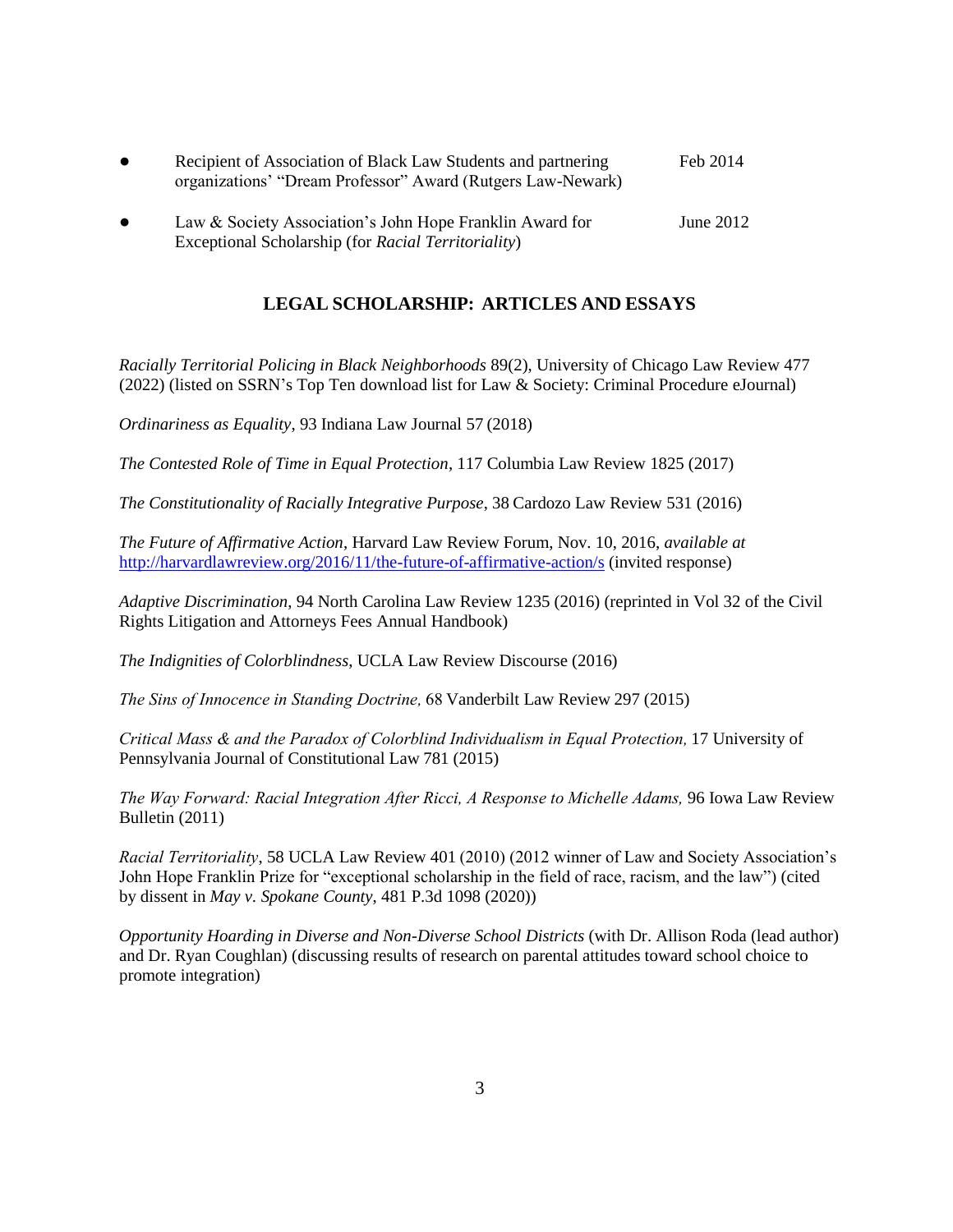# **BOOK CHAPTERS**

*The Muddled Distinction Between De Jure and De Facto Segregation,* The Oxford Handbook of U.S. Education Law (Oxford University Press) (2021)

*Palmer v. Thompson* in Critical Race Judgments: Rewritten U.S. Court Opinions on Race and Law (book chapter) (Cambridge University Press) (April 2022)

# **LEGAL SCHOLARSHIP: WORKS-IN-PROGRESS**

Racial Territoriality (book project)

How Should Law Respond to Chronic Racial Discrimination? (book project)

*Equal Protection Outside the Courts* 

*The Unequal Equal Protection Clause* 

# **PUBLICLY-ENGAGED SCHOLARSHIP**

Report, Snapshots of COVID-19: Structural Inequity & Access to Justice (with Susan Feathers (Assistant Dean for Public Interest and Pro Bono) & Dina Nehme (Ph.D. Candidate at RU-N Division of Global Affairs) & Rutgers Law students July 2020

# **SCHOLARLY PRESENTATIONS, LECTURES, AND PANELS**

#### **Presentations at International Conferences**

- Invited U.S. Panelist, "Truth and Reconciliation in Education: History, Narratives, and Pedagogy," Open Plenary at Annual Meeting, American Education Research Association, Toronto, Canada, April 5, 2019
- Invited Panelist, "Civil Rights and Education in a Post-Truth Era," American Education Research Association, Annual Meeting, Presidential Session, Toronto, Canada, April 7, 2019
- "Reflections on Social Justice, Democracy, and the Rule of Law," one of two U.S. commentators invited to participate on a plenary panel about social justice, democracy, and ethics at the International Legal Ethics Conference, Melbourne Law School, Melbourne, Australia, Dec. 7, 2018
- "Can Systems Analysis Improve Enforcement Against Racial Discrimination," Panel, Rethinking Equality Law Regimes, Law & Society Conference, Mexico City, Mexico, June 21, 2017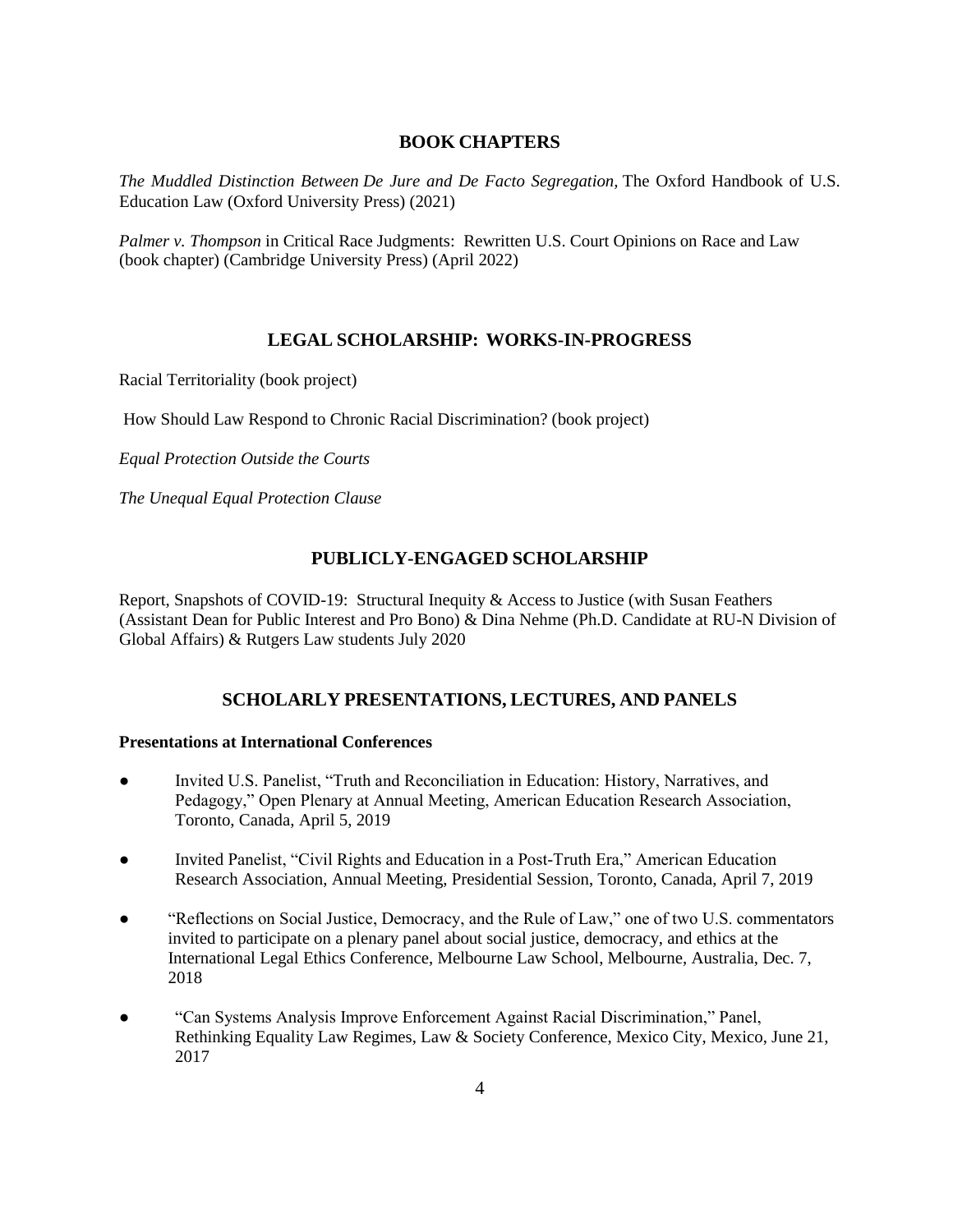### **Presentations at U.S. Conferences**

- *Racially Territorial Policing in Black Neighborhoods*, "This Violent City? Rhetoric, Realities, and the Perils and Promise of Reform, University of Chicago Law Review Symposium, May 7, 2021 (solicited contribution)
- Panelist, The Arrival of *Washington v. Davis* and *Bakke*: A Judicial Demand for Proof of "Invidious Intent" & The Ironic Cry from Whites for Equal Protection (1976-2014), University of North Carolina Law School, Feb. 18, 2021
- Geographies of Justice: The Hidden Stories of Race, Law, and the Search for Ordinariness in Everyday Spaces, University of Miami School of Law, November 30, 2020 (Legal Theory Workshop)
- Panelist, "Answering the Call: The Social Justice Life of the Honorable Nathaniel Jones," symposium of the University of Cincinnati Law Review, Nov. 5, 2020
- "Struggling for the Soul of Public Education," The Othering & Belonging Institute, University of California at Berkeley, The Haas Institute, "Research to Impact" Series, March 6, 2020, <https://belonging.berkeley.edu/video-elise-c-boddie-struggle-soul-public-education>
- "Litigating Voting Rights Remedies in the Trump Era," AALS Conference, Washington, D.C., January 4, 2020
- The Hidden Stories of Race, Law, and the Search for Ordinariness in Everyday Spaces (book project), Faculty Workshop, University of Connecticut Law School, October 30, 2019
- "Pop-Up" Presentation for the Rutgers-Newark chapter of the American Constitution Society on the U.S. House of Representatives impeachment inquiry and investigation of President Trump, October 8, 2019
- "Racial Territoriality: The Hidden Stories of Race, Law, and the Search for Ordinariness in Everyday Spaces," Invited Lecture, Marshall M. Criser Distinguished Lecture Series, University of Florida Law School, April 15, 2019
- A Conversation with Nadine Strossen (about her book), "Hate: Why We Should Resist It With Free Speech, Not Censorship?" Rutgers Law School, April 1, 2019
- Commentary on Martha Jones, Birthright Citizens (with Martha Jones), organized by the Rutgers Center on Immigration, Law, Policy & Justice in association with the Association of Black Law Students, Feb. 6, 2019, http://marthasjones.com/2019/02/08/at-rutgers-law-newark-birthrightcitizens-with-martha-jones-and-elise-boddie/
- Panelist, *Masterpiece Cakeshop v. Colorado Civil Rights Commission: A New License to Discriminate?*, Center for American Progress, Washington, D.C., Nov. 16, 2017
- Keynote, "The Structures of Injustice in Legal Education (And Some Thoughts on How to Subvert Them)," Democratizing Knowledge Institute, Rutgers University, June 16, 2017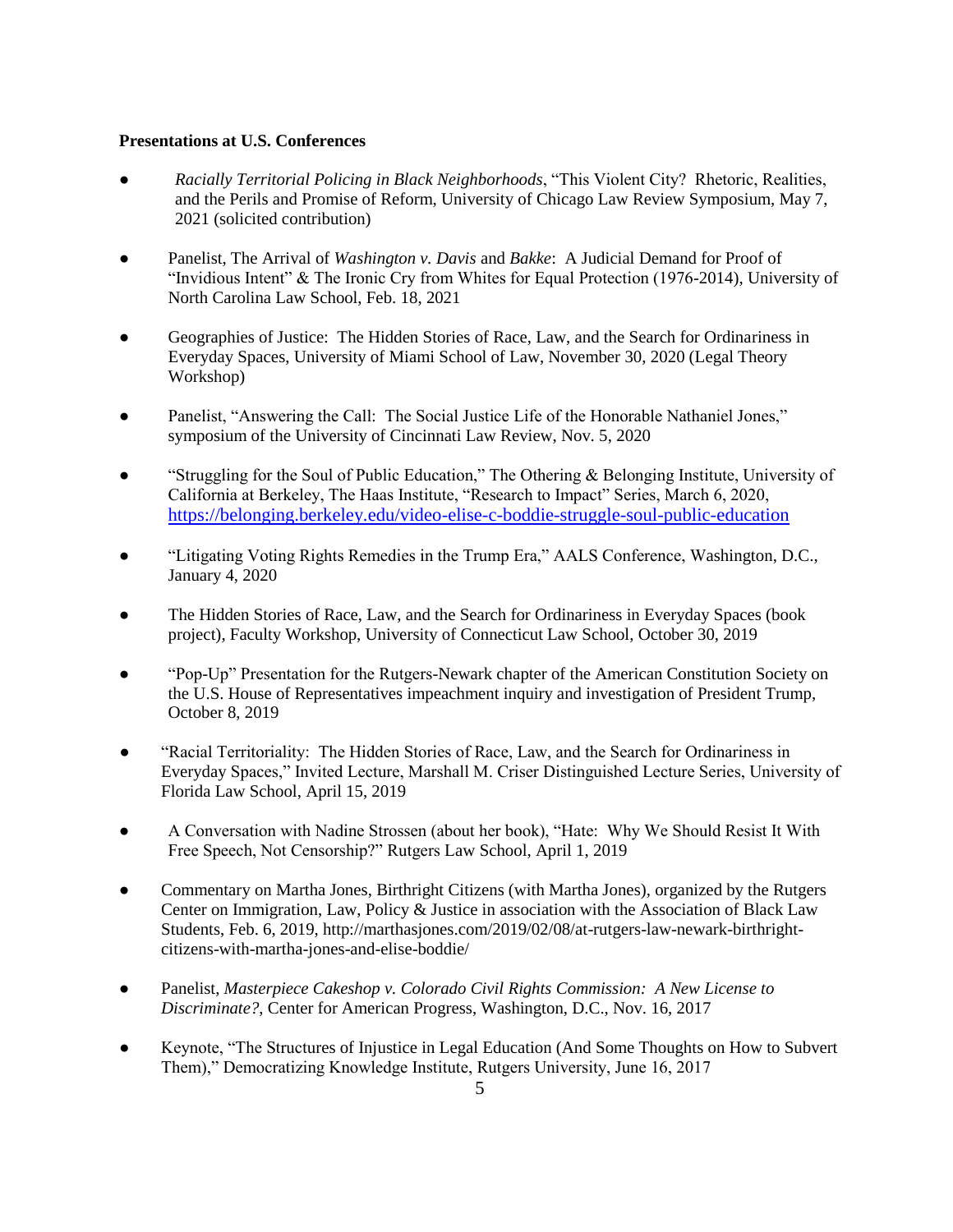- Fordham Law School Faculty Workshop, The Contested Role of Time in School Segregation, April 5, 2017
- American Constitution Society & NAACP LDF Supreme Court Litigation Convening, Washington D.C, January 26 & 27, 2017
- Panelist, The Chancellor's Conference: The New Professoriate: Tenure, Diversity, and Engagement, Rutgers University, Oct. 28, 2016
- Constitution Day Speaker, "School Segregation," Monmouth University (co-presenters: Deborah Poritz, former Chief Justice of the New Jersey Supreme Court; and Rutgers Law Professor Paul Tractenberg), September 20, 2016
- Panelist, "The Constitution's Obligations," American Constitution Society Conference, Washington, D.C., June 21, 2016
- Open Book/Open Mind Series, Montclair Public Library, in conversation with Brennan Center president Michael Waldman, on The Fight to Vote, May 22, 2016
- Represented the American Constitution Society in a debate against the Federalist Society on the question "Does the University of Texas's Use of Racial Preferences in Undergraduate Admissions Violate the Constitution?" National Constitution Center Town Hall Debate at George Bush Library, Dallas, Texas, May 5, 2016 (declared the winner by audience vote)
- Invited Presentation on school segregation in New Jersey (co-presenters: Deborah Poritz, former Chief Justice of the NJ Supreme Court; and Rutgers Law Professor Paul Tractenberg (retired)), sponsored by the NJ Supreme Court Committee on Minority Concerns, March 16, 2016
- Invited presentation on civil rights, Annual Judicial Conference, Association of the Federal Bar of New Jersey, March 10, 2016
- Invited Presentation, *The Possibilities of Interdistrict Choice in Essex County Public Schools?*, CLiME Fellowship on Equity and Opportunity Workshop, Dec. 4, 2015
- Invited Presentation, *The Anomaly of School Segregation in New Jersey in the Twenty-First Century*, New Jersey State Judges Judicial College, Nov. 23, 2015 (co-presenters: Deborah Poritz, former Chief Justice of the New Jersey Supreme Court; and Rutgers Law Professor Paul Tractenberg)
- Symposium Presentation, *The "Goldilocks" Problem: When Too Little Race Is Too Much*, "The Roberts Court—The First Ten Years," Cardozo Law School, Oct. 15, 2015
- Moderator, "Women and the Economy," at "Rutgers Celebrates Beijing +20: Gender Equality on the 20th Anniversary of the United Nations Fourth World Conference on Women (Beijing, 1995)," Sept. 25, 2015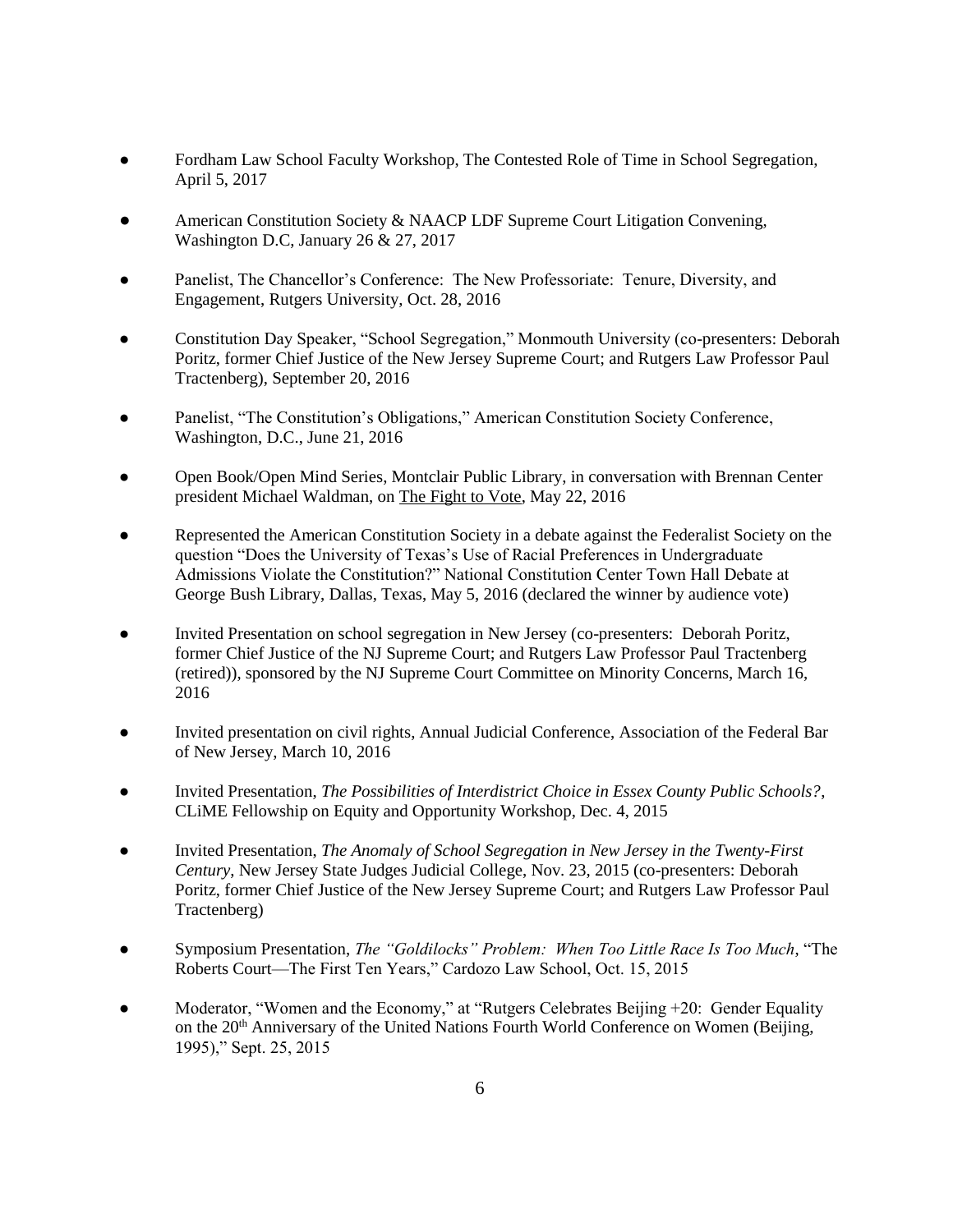- Teleconference Address, "What's Next" for the 2015-2016 Supreme Court Term, American Constitution Society (for national members and donors), Sept. 17, 2015
- Panelist, Opening Plenary, "Beyond Ferguson: A Nation's Struggle with Race and Criminal Justice," 2015 American Constitution Society National Convention, Washington, D.C., June 12, 2015
- Scholars' Roundtable (invitation-only), *Bakke's Harms* (essay submission), sponsored by the American Constitution Society, Georgetown Law School, June 11, 2015
- Moderator, "A Conversation with Lani Guinier on the Tyranny of the Meritocracy," Montclair Public Library, Montclair, NJ, June 3, 2015
- Presentation, *Critical Mass and Intra-Racial Diversity*, Critical Race Studies Workshop on *Fisher v. University of Texas*, UCLA Law School, March 19, 2015 (by invitation only)
- Panelist, "Brown v. Board of Education: Why Does Brown Matter? What Difference Does It Make?" Roosevelt House, New York, NY, Dec. 10, 2014
- Presentation, *Schools Without Borders*, Lutie Lytle Writing Conference, University of Wisconsin Law School, June 2014
- Presentation, *Schools Without Borders*, New York Area Scholarship Group, June 6, 2014
- Scholar-in-residence, "Equal Justice: America's Civil Rights Struggle," Springfield NJ Public Library (civil rights lectures), May 5 and May 14, 2014
- Presentation, *Schools Without Borders*, St. John's Law School Faculty Colloquium, Mar. 31, 2014
- Presentation, *The "Right" to Place?*, Comments on David Rusk's *Measuring Regional Equity*, The Center on Law in Metropolitan Equity Conference, Rutgers Law-Newark, Feb. 21, 2014
- Presentation, *Schools Without Borders*, "Educational Equality and the Constitution in the Twenty-First Century," University of Pennsylvania Journal of Constitutional Law Symposium, Jan. 24, 2014
- Panelist, "Righting Wrongs in the Context of Superdiversity: The Possibilities and Limitations of Law," Inaugural Conference of the New Institute for American Cultures, UCLA, Mar. 1, 2013
- Presentation, "*Group Lawyering in the Shadow of Law,*" Fordham Law School Symposium, "Lawyering for Groups: Civil Rights, Mass Torts, and Everything in Between," New York, NY, Nov. 30, 2012
- Keynote, Stanford Law School, Symposium: "Civil Rights and the Roberts Court," Palo Alto, CA, Oct. 27, 2012
- Panelist, Panel on *Fisher v. University of Texas*, Georgetown Law School, Washington, D.C.,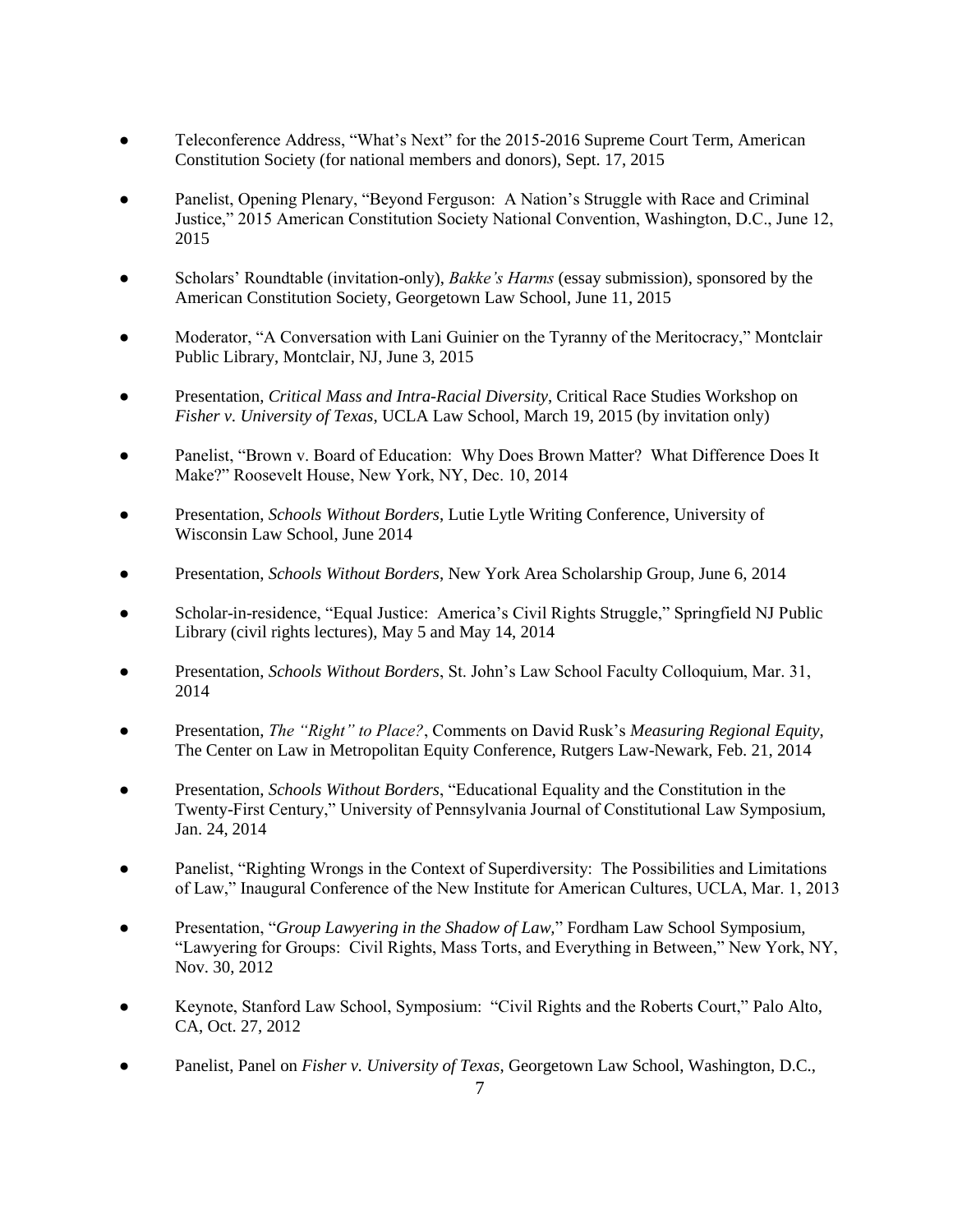Oct. 11, 2012

- Panelist, Supreme Court Preview, American Constitution Society, Washington, D.C., September 2012
- Panelist, Closing Plenary, "The Resegregation of America: Race and the Roberts Court," American Constitution Society, Washington, D.C. June 2012
- Panelist, ABA Teleconference on Disparate Impact, May 2012
- Panelist, Cardozo Law School, "Conversations on the Constitution: *Fisher v. University of Texas*," New York, NY, March 2012
- Panelist, "Litigating Class Actions After Walmart" and "Supreme Court Preview," NAACP LDF's Annual Airlie Civil Rights Training Conference that convenes civil rights lawyers from around the country, Warrenton, VA, October 2011
- Invited Participant, *Plessy's Ghost, Separate and (Un)Equal: The Problem of Residence Requirements* (essay submission), "The Constitution in 2020" (roundtable discussion sponsored by the American Constitution Society), George Washington University Law School, Washington, D.C., June 2011
- "The Future of Disparate Impact," NAACP LDF Airlie Conference, Warrenton, VA, Oct. 2010
- *Neighborhood Discrimination*, National People of Color Conference, Seton Hall Law School, Newark, NJ Sept. 2010
- Invited Presentation, *Racial Territoriality,* Colloquium on Advanced Critical Race Studies, UCLA, Feb. 17, 2010

# **COMMUNITY PRESENTATIONS, LECTURES & SPONSORED EVENTS**

- "The Life & Times of Dr. Vance H. Marchbanks, Jr.," (Part I) & Challenging School Segregation in New Jersey (Part II), Juneteenth Presentation (virtual) to Blue Origin (500+ attendees), June 15, 2022
- Orchestrated and conceptualized (virtual) Statewide Education Conference: "Re-envisioning the Future of Educational Equity in New Jersey" (held June 11, 2022)
- Respondent, Education Law Center's annual Education Justice Lecture (virtual) (500+ attendees), June 8, 2022
- Interviewed on "Faces & Voices" by Rutgers University President Holloway, May 2022
- Presentation on school segregation, NJ Legislative Joint Committee on Public Schools, May 6, 2022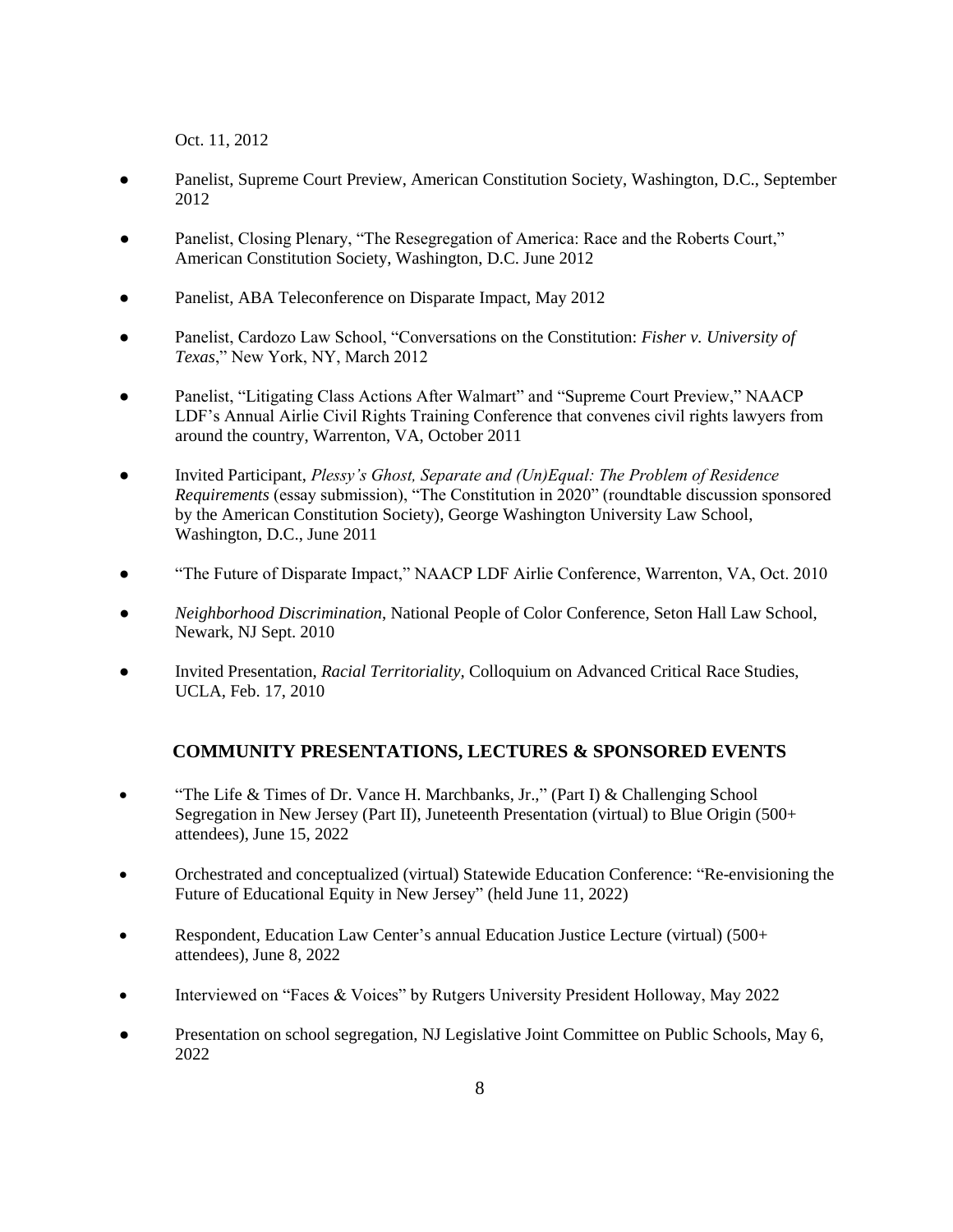- Convened rally in Trenton, NJ to support *Latino Action Network et al. v. State of NJ et al.*, the case challenging school segregation in NJ. Featured a diverse group of speakers from social justice, faith-based organizations, and high school students. Widely covered by state and regional press. (see a sample of press coverage her[e https://whyy.org/articles/our-children-deserve-better](https://whyy.org/articles/our-children-deserve-better-supporters-rally-for-desegregation-of-n-j-schools/)[supporters-rally-for-desegregation-of-n-j-schools/](https://whyy.org/articles/our-children-deserve-better-supporters-rally-for-desegregation-of-n-j-schools/) & [https://www.nbcphiladelphia.com/news/local/groups-rally-in-support-of-lawsuit-accusing-nj](https://www.nbcphiladelphia.com/news/local/groups-rally-in-support-of-lawsuit-accusing-nj-schools-of-segregation/3194493/)[schools-of-segregation/3194493/;](https://www.nbcphiladelphia.com/news/local/groups-rally-in-support-of-lawsuit-accusing-nj-schools-of-segregation/3194493/) [https://www.njspotlightnews.org/2022/04/rally](https://www.njspotlightnews.org/2022/04/rally-desegregation-nj-high-schools-segregation-superior-court/)[desegregation-nj-high-schools-segregation-superior-court/\)](https://www.njspotlightnews.org/2022/04/rally-desegregation-nj-high-schools-segregation-superior-court/); https://gothamist.com/news/njnonprofit-coalition-ramps-up-pressure-in-school-segregation-suit, March 31, 2022
- "The Material, Social, and Spiritual Harms of Segregation in Public Schools," sponsored by the Religious Action Center Reform Judaism, March 10, 2022
- Presenter, "School Segregation in New Jersey: How We Got Here, Why It Matters, What We Can Do," May 17, 2022, Fund for New Jersey's "Imagine More" Series
- Discussant, "The State of Black Women and Girls," Congressional Black Caucus Annual Legislative Conference (invited by Congresswoman Bonnie Watson Coleman), Fall 2021
- "Why We Should Care About Segregation in Public Education," presentation to AAUW-Northern Monmouth County, Oct. 18, 2021
- Invited speaker, Prof. Genevieve Siegel-Hawley's Ed Leadership Policy and Justice class for doctoral candidates, Nov. 16, 2021
- "Brown v. Board of Education: Its Impact on Today's Educational System and Thoughts About How to Move Forward," New Jersey Association of Black Educators, May 22, 2021
- Keynote, "Democracy, Racial Integration, and Public Education," NJ League of Women Voters, May 21, 2021
- "Defending Democracy Through Public Education," Not In Our Town Princeton, May 13, 2021 (sponsored by 23 multi-faith, multi-racial community organizations)
- Remarks, Celebrating the 75<sup>th</sup> Anniversary of the NJ Law Against Discrimination, April 25, 2021
- Moderator, "Creating Change," New Jersey Performing Arts Center, April 22, 2021
- "Historical & Legal Context: Why Are New Jersey Schools So Segregated?," Abbott Leadership Institute, April 17, 2021
- "Tomorrow Is Too Late! Passing the Torch: Building Our Legacy," (virtual town hall with high school students from across New Jersey), sponsored by The Inclusion Project, Salvation & Social Justice, and the Latino Action Network, April 8, 2021
- "All About Housing," with Reverend Eric Dobson (Fair Share Housing), March 25, 2021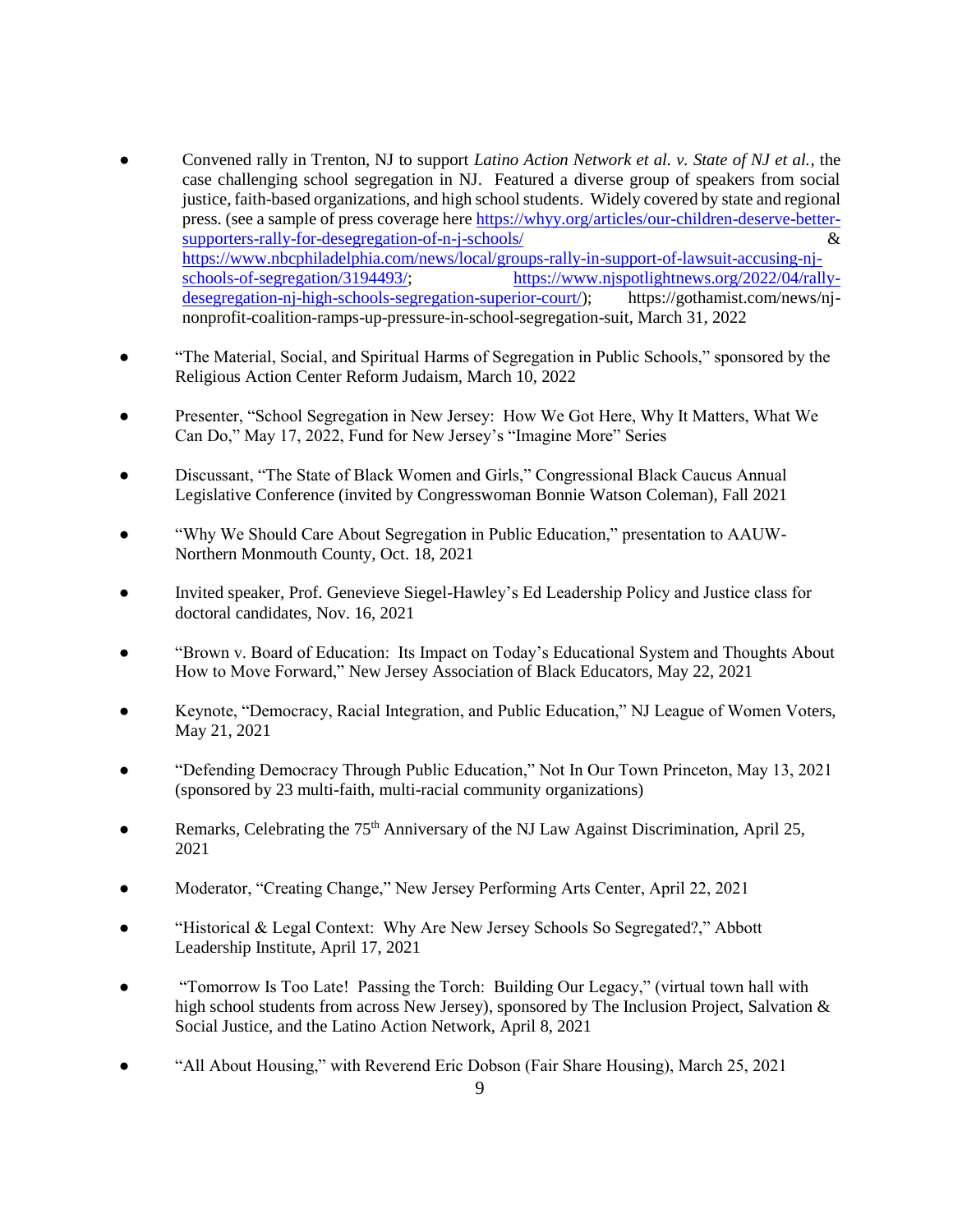- "In Full View of Race," Featured on Integrated Schools podcast, March 17, 2021
- Invited testimony before Minnesota House of Representatives' Education Policy Committee in opposition to proposed amendment to Minnesota Constitution to eliminate its Education Clause, March 8, 2021
- Lightning Talk, "Segregation as a System," Activists x Academics Conference, Teens Take Charge, Feb. 13, 2021
- From "Protest to Policy" with NJ Citizen Action and Fair Share Housing, July 9, 2020
- Co-moderator (with Newark City Historian Junius Williams), "From Protest to Power: The Making of Newark's First Black Mayor" (zoom webinar with over 1,000 registered participants featuring veteran activists, youth activists, and scholars and Reverend Jesse Jackson June 16, 2020)
- Panelist, "In These Times... No Justice, No Peace!" LaRuelist Café to discuss school segregation, May 27, 2020
- Convened student symposium on school segregation, Rutgers University-Newark, Feb. 13, 2020 (hosted approximately 300 high school students and teachers from 20 schools, six districts, and four counties across NJ for a day-long symposium on school segregation during which students explored the causes of school segregation and how to fix it)
- Moderator, Film Screening and Discussion (sponsored by the Fair Housing Justice Center), "Testing the Divide," Hunter College, NY, NY, Jan. 15, 2020
- "Historical & Legal Context for Integration in NJ," South Orange Maplewood School District, Intentional Integration Initiative (before an audience of 1,000), Jan 8, 2020
- Co-commentator, "On The Basis of Sex" before an audience of 1,000 public school students from Newark and surrounding school districts, the New Jersey Performing Arts Center (sponsored by the Arts Education program), November 4, 2019
- Panelist (discussing school segregation), The 1619 Project: The Role of Slavery in Americaand New Jersey, New Jersey Performing Arts Center, November 2, 2019
- Presenter, "Community Think Tanks" about school segregation in New Jersey, Bethany Baptist Church in Newark, and Bethel AME in Paterson, NJ (with Salvation & Social Justice and the Latino Action Network), August 9 & August 15, 2019
- Presenter, "Diversity & Inclusion in NJ Public Schools," New Jersey Network of Superintendents, June 14, 2019
- Panelist, "Modern Day School Segregation in New Jersey," New Jersey State Bar Association Annual Conference, Atlantic City, NJ, May 16, 2019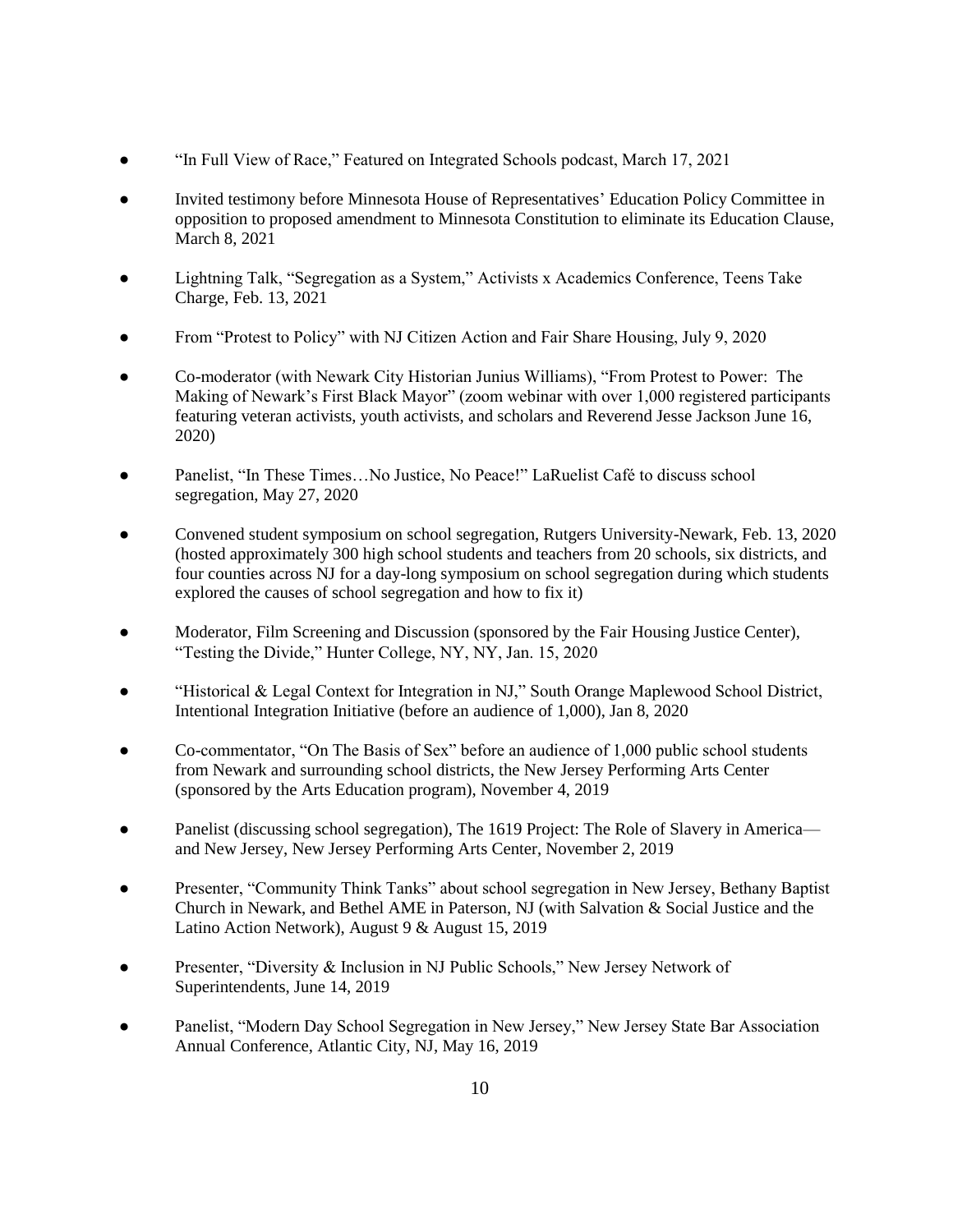- Conceptualized and Co-Facilitated, "Community Conversations Workshop Series Parts I & II," which discussed the following question: "What are the best policies and practices for promoting opportunity in urban schools in a context of racial integration and controlled choice?" May 4, 2019 and June 8, 2019
- Panelist, Building One America, Civil Rights Summit, Rutgers University Labor Education Center, May 3, 2019
- Testified before NJ Joint Committee on Public Schools regarding school segregation, March 19, 2019 (testimony available here [http://theinclusionproject.rutgers.edu/focus/activities/\)](http://theinclusionproject.rutgers.edu/focus/activities/)
- "Why We Need Racial Integration in Public Schools," Anti-Poverty Network Conference, November 28, 2018
- "Why We Need Racial Integration in Public Schools: Experts Examine Five Hot-Button Issues," The Institute of New Dimensions, Central Unitarian Church, Paramus, NJ (with Ryan P. Haygood), November 13, 2018
- "Does Racial Integration in Public Schools Matter?" Education Reform, Communities & Social Justice: Exploring the Intersections, Bloustein School of Planning & Public Policy, May 18, 2018
- Co-Moderator, "A Conversation on Social Justice with New Jersey's Gubernatorial Candidates" (with nine Democratic, Republican, and Green party candidates before an audience of over 600 at the New Jersey Performing Arts Center), Newark, NJ, May 1, 2017
- Panelist, The NYC High School Application Process I: Examining Educational Access and Equity, Nov. 1, 2016
- Moderator, "'We Shall Always March Ahead,' The Road Forward in Pursuit of Equality," Remembering the Dream, Renewing the Dream Conference, Sept. 13, 2013
- Panelist, Summer Social Justice Series, "Balancing Litigation, Legislation, and Efforts to Move Public Opinion in the Pursuit of Social Change," New Jersey Institute for Social Justice, July 16, 2013

# **SELECTED COMMENTARY**

- Guest Columnist, NJ Star Ledger, "The year of Covid: The vulnerability of being Black or brown," NJ.com, March 10, 2021 (solicited commentary)
- "Hank Aaron and the Hill," Rutgers University Today, Feb 4, 2021
- "Five Myths About School Segregation," The Washington Post, Oct. 30, 2020 (solicited commentary)
- "If the 2020 Candidates Talk About Reparations, They Must Also Talk About Segregation,"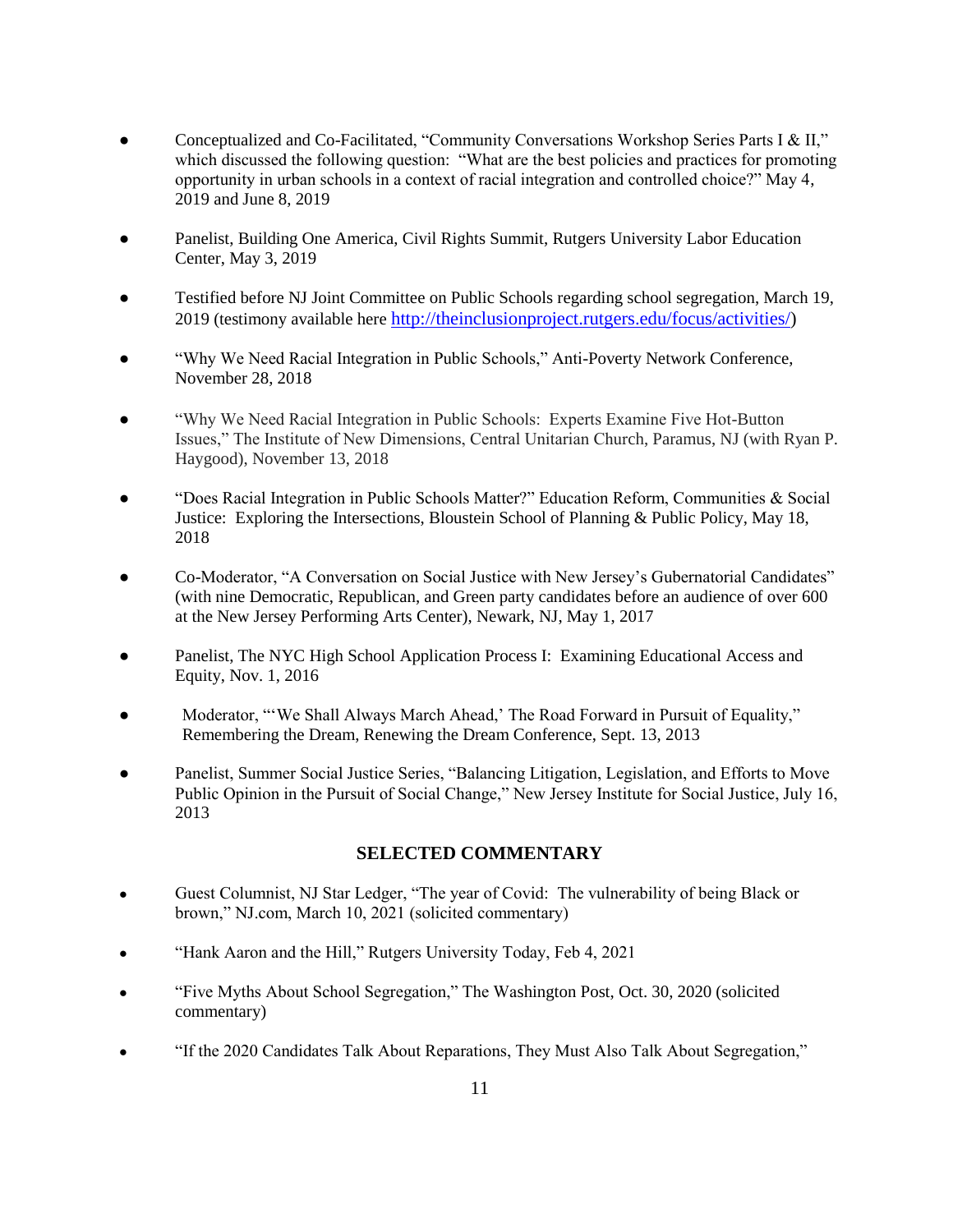Salon, September 24, 2019

- "Kamala Harris Has a Brilliant Idea on Abortion," The New York Times, June 6, 2019 (400,000 page views; op-ed published in NYT print edition, June 7, 2019)
- "Race is Challenging, But Liberals Shouldn't Ignore It," North Jersey Record, Feb. 22, 2019
- "On Executive Power, Bigotry, and Borders," Take Care Blog, July 3, 2018
- "Linda Brown and the Unfinished Work of School Integration," The New York Times, March 30, 2018 (with Dennis D. Parker) (cited in Keath Meatto, "Still Separate, Still Unequal: Teaching about School Segregation and Educational Inequality," May 2, 2019)
- "Philando Castile and the Terror of an Ordinary Day," The New York Times, June 20, 2017 (noted in "5 Important Stories You May Have Missed," PBS NewsHour Online, June 27, 2017, [https://www.pbs.org/newshour/nation/5-important-stories-may-missed\)](https://www.pbs.org/newshour/nation/5-important-stories-may-missed); discussed on National Public Radio's "The Takeaway")
- "The Extraordinary Injustice at the Heart of *Buck v. Davis*," American Constitution Society Blog, Oct. 7, 2016
- "*Fisher II*: The Beneficial Purposes of Race," SCOTUSblog, June 24, 2016
- "Fulfilling Martin Luther King, Jr.'s Dream: the Role for Higher Education," The Conversation, (with co-authors Roland Anglin, Rutgers-Newark Chancellor Nancy Cantor, Peter Englot, and David Troutt), Jan. 18, 2016
- "Why Supreme Court Justices Should Celebrate College Diversity, Not Reject It," The New York Times, Dec. 8, 2015[, http://www.nytimes.com/2015/12/08/opinion/justices-dont-reject](http://www.nytimes.com/2015/12/08/opinion/justices-dont-reject-college-diversity-celebrate-it.html?_r=0)college-diversity-celebrate-it.html? $r=0$ .
- "Shoe Stories: Civil Rights and the Inequality of Place," (part of a collection of essays solicited by the Impact Center at New York Law School, Vol. 126 (Summer 2015)
- "The Arc of the Moral Universe," [http://www.acslaw.org/acsblog/the-arc-of-the-moral-universe,](http://www.acslaw.org/acsblog/the-arc-of-the-moral-universe) Jan. 19, 2015
- "Schuette v. BAMN: How the Court Undermined Racial Liberty in the Democratic Process," [http://www.huffingtonpost.com/elise-boddie/schuette-v-bamn-how-the-c\\_b\\_5241317.html,](http://www.huffingtonpost.com/elise-boddie/schuette-v-bamn-how-the-c_b_5241317.html) Huffington Post, April 30, 2014
- Commentary on *Fisher*: *In with a bang, out with a fizzle*, SCOTUSBlog, [http://www.scotusblog.com/2013/06/fisher-v-university-of-texas-in-with-a-bang-out-with-a](http://www.scotusblog.com/2013/06/fisher-v-university-of-texas-in-with-a-bang-out-with-a-fizzle/)[fizzle/,](http://www.scotusblog.com/2013/06/fisher-v-university-of-texas-in-with-a-bang-out-with-a-fizzle/) June 24, 2013
- Commentary on *Fisher*: *The Importance of Diversity Within Diversity*, SCOTUSBlog, http:www.scotusblog.com/2012/10/commentary-on-fisher-the-importance-of-diversity-within-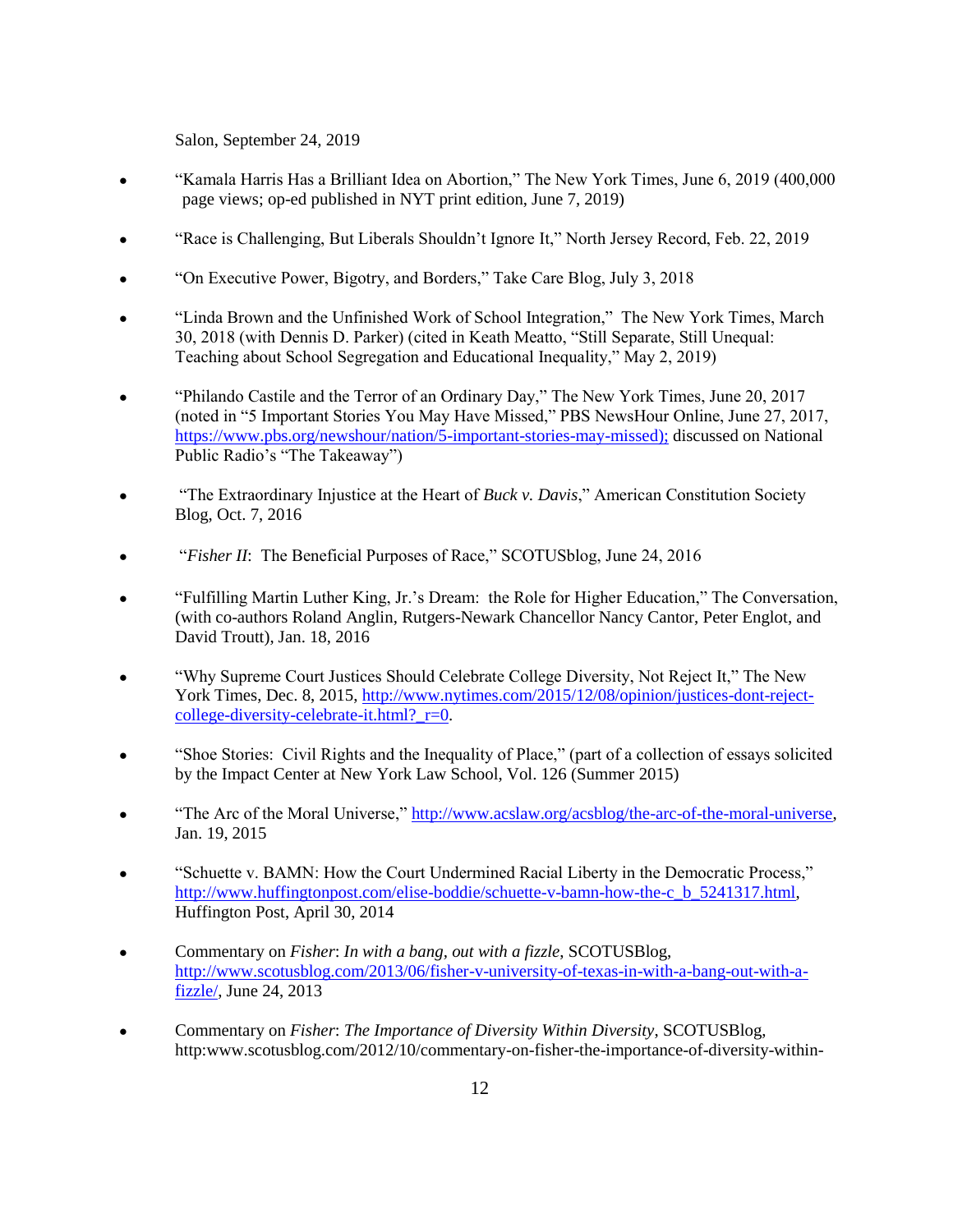diversity/, Oct. 11, 2012

- Sunday Dialogue, New York Times, Using Race in Admissions, Letters to the Editor, Oct. 6, 2012
- "Threatening Brown's Promise: Supreme Court Cases from Seattle and Louisville Could Undermine Local School Districts' Voluntary Efforts to Combat Segregation," guest blogger for the American Constitution Society's online Supreme Court preview at [www.acsblog.org](http://www.acsblog.org/) (with Anurima Bhargava), September 26, 2007
- "An Insidious Attack on Affirmative Action," Chronicle of Higher Education, Point of View, July 1, 2005
- "Colorblind in One Eye: The Selective Colorblindness of the Bush Approach to Affirmative Action," Slate, Jan. 30, 2003

# **INSTITUTIONAL SERVICE & CONTRIBUTIONS TO RUTGERS UNIVERSITY**

- Founding Director, Institute for the Study of Global Racial Justice (ISGRJ), Oct. 2020-present Rutgers-Newark (RU-N) Campus
	- o Worked with ISGRJ Executive Director to facilitate creation of path-breaking, humanities-based, multi-disciplinary university Institute on RU-N campus
	- o Manage Rutgers-Newark arm of ISGRJ through collaborations with Newark Chancellor's office, departmental Deans, and senior faculty
	- o Successfully recruited prominent senior scholars to serve as Senior Faculty Fellows
	- o Provide grants to RU-N humanities-based scholars to support research and events
	- o Mentor ISGRJ post-doctoral associates
	- o Conceptualized and implemented "Conversations & Connections" series, which convenes interdisciplinary groups of RU-N faculty to discuss and receive feedback on their research and scholarship

| $\bullet$ | <b>Chair, Minority Student Program Faculty Committee</b> | Fall 2020                             |
|-----------|----------------------------------------------------------|---------------------------------------|
| $\bullet$ | Member, Minority Student Program Faculty Committee       | Fall 2019-Spring 2020,<br>Spring 2022 |
| $\bullet$ | Member, Co-Dean's Search Committee, Rutgers Law School   | July 2017-March 2018                  |

- Conceptualized and developed public lecture series on "Justice, Fall 2018-Spring 2019 Activism, and Belonging" ("JABs") at Rutgers University. Lectures by individual faculty members focused on controversies over confederate statues; implicit bias; human rights and the financial crisis in Puerto Rico; excessive policing and alternatives to incarceration; and the intersection of reproductive justice, LGBTQ rights, and racial justice
- Founder and Director, The Inclusion Project (TIP) April 2017-present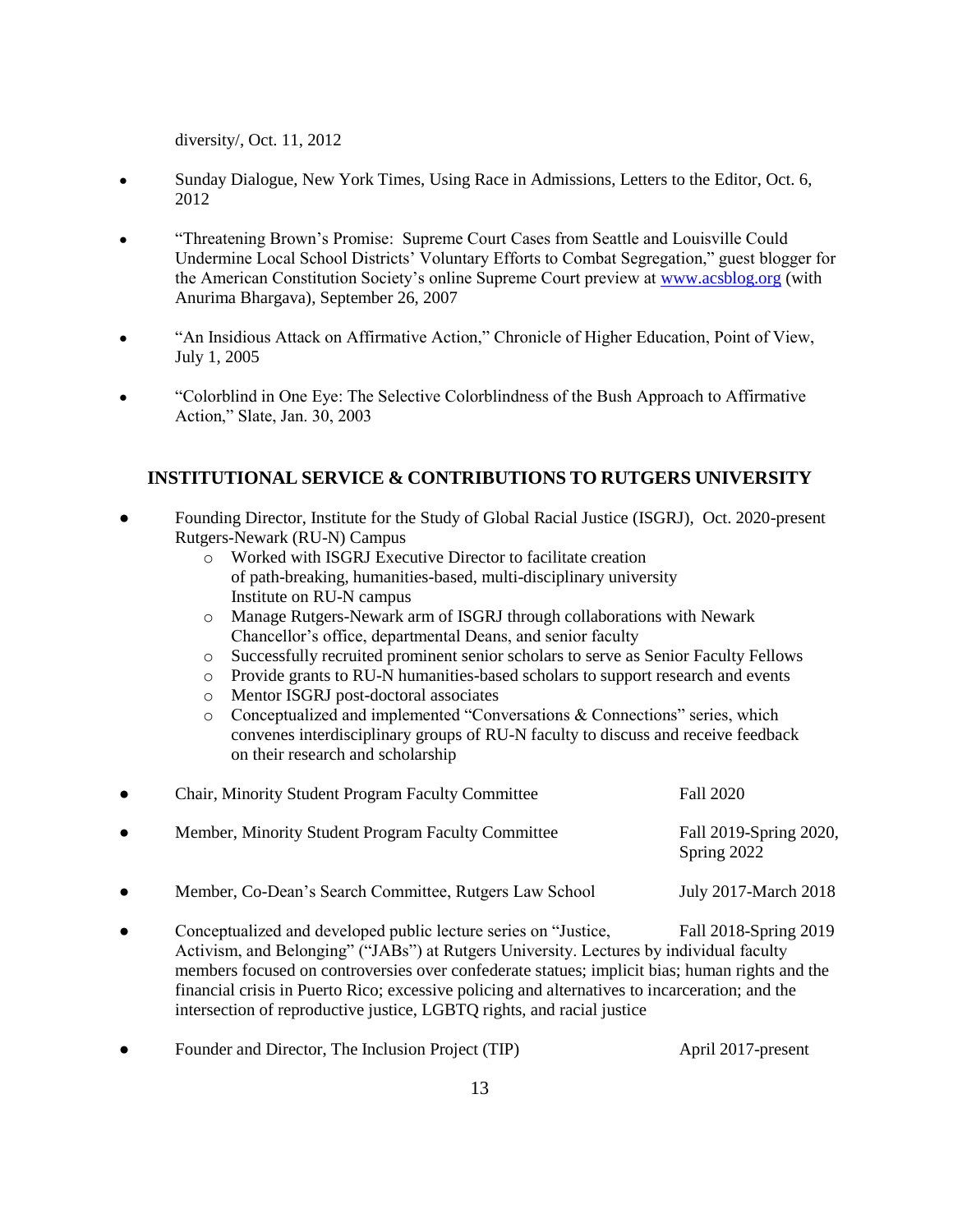TIP is a multidisciplinary project that strives to generate collective impact through collaboration with community groups and organizational change agents. It partners with scholars whose work expands public understanding of the dimensions and dynamics of racial exclusion and explores strategies for building a more racially inclusive society. (See below for further description)

- Chair, Hiring Committee, Rutgers Law School. Fall 2016-Spring 2017 Led a successful search to hire laterals with demonstrated scholarly impact and professional experience in social justice; search resulted in over ninety applicants and the hiring of three nationally recognized law faculty
- Member, Rutgers University-Newark Chancellor's Commission on Jan 2016-May 2017 Diversity & Transformation
- Chancellor's Seed Grant Recipient. Awarded \$49,000 seed grant by 2015-2016 Rutgers University-Newark Chancellor's Office to develop a model interdistrict controlled choice program that would promote racial and socioeconomic integration in public schools in Essex County, New Jersey. Led an IRB-approved interdisciplinary research project team of law students, a graduate student, two post-doctorates, and state and national education advocates. This work culminated in a study and a paper, "Parents' Conflicted Beliefs About the Importance of School Diversity, Segregation, and High-quality Education in Suburban New Jersey" (lead author, Dr. Allison Roda)

# **THE INCLUSION PROJECT AT RUTGERS LAW SCHOOL**

<https://theinclusionproject.rutgers.edu/>

Created in 2017, The Inclusion Project (TIP) is an interdisciplinary project that strives to generate collective impact through collaboration with researchers, community groups, students, and organizational change agents (including civic, social, and faith-based organizations) with an emphasis on advancing educational equity in New Jersey public schools. TIP operates on the premise that dislodging deeply rooted racial systems requires dynamic, comparably matched systemic responses. Since its inception, TIP has sponsored and participated in numerous events, lectures, and other community-centered activities. TIP hires law students and graduate students as research fellows.

- On June 11, 2022, TIP hosted a statewide conference on educational equity, in partnership with the Joseph C. Cornwall Center for Metropolitan Studies at Rutgers-Newark ("the Cornwall Center"), in collaboration with several community-centered organizations.
- In March 2022, TIP convened a rally—widely covered by state and regional press—to support a case challenging severe school segregation in NJ. Under the leadership of TIP's Director for Youth & Community Engagement, TIP also convened high school and college students for a sixweek program on educational equity.
- In February 2020, TIP hosted approximately 300 high school students from twenty public high schools and charter schools located in six school districts across four counties in New Jersey for a daylong discussion of school segregation and how to fix it.
- TIP partnered with researchers at the Cornwall Center to explore methods for building equity in urban school systems. The research culminated in a daylong event, "Community Conversations," in which the Cornwall team presented their findings to Newark community residents.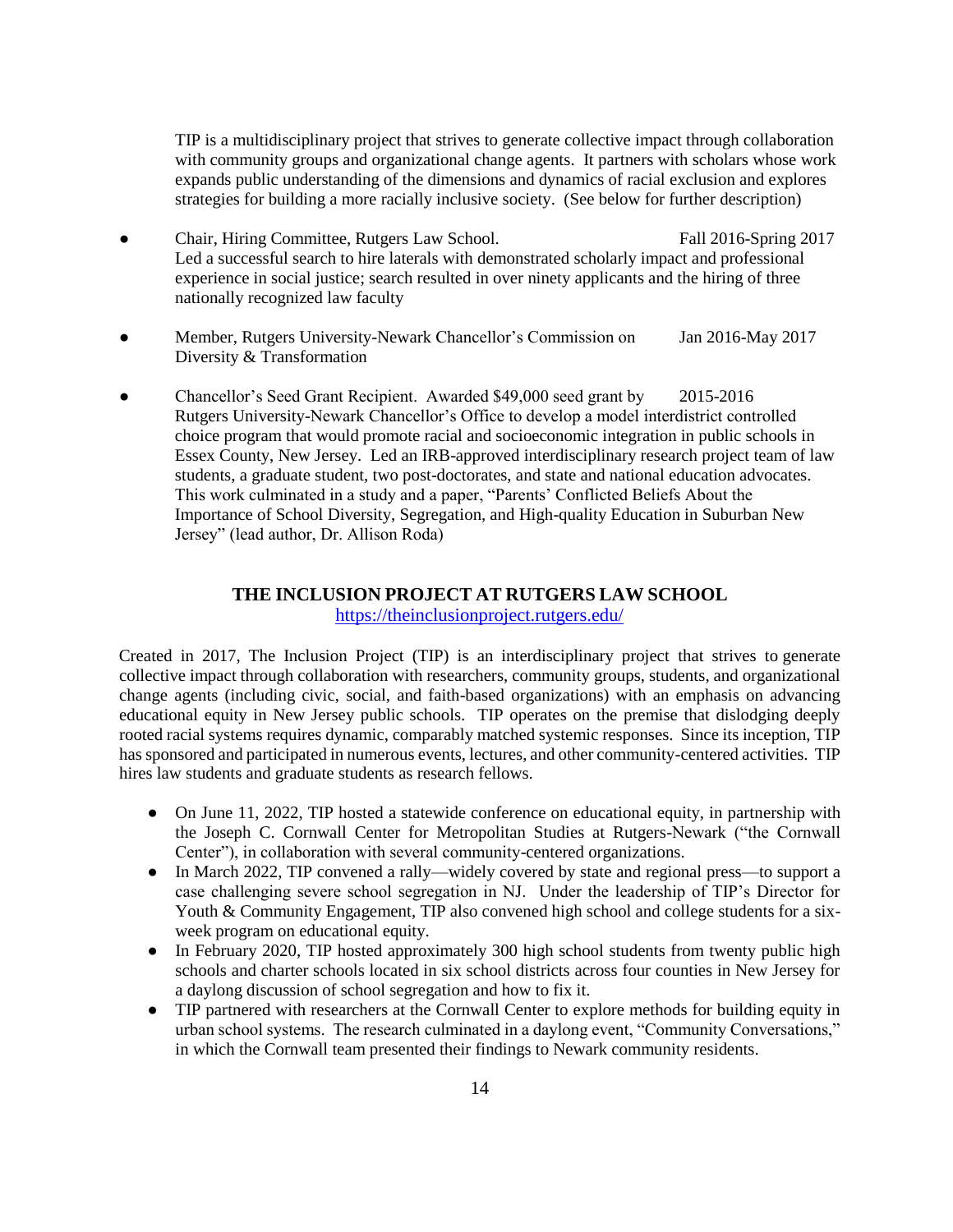- In May & June 2019, TIP partnered with faith leaders for daylong discussions with community residents about school segregation at churches in Newark and Paterson, NJ.
- TIP worked with the leadership of NJ's Black Legislative Caucus to propose legislation that required the collection of racial data about Covid-19 in local communities. TIP also proposed the creation of a statewide Chief Racial Equity Officer to facilitate recovery in areas of New Jersey most ravaged by Covid-19.
- In 2018, TIP held a public lecture at Rutgers Law School: "A Legal and Political Strategy for Achieving Integration and Equality in New Jersey's Schools and Neighborhoods," featuring Professor Myron Orfield, Director of the Institute on Metropolitan Opportunity at the University of Minnesota Law School.

# **PROFESSIONAL LEGAL EXPERIENCE**

#### **NAACP LEGAL DEFENSE & EDUCATIONAL FUND, INC.**, New York, NY

#### **Director of Litigation/Deputy Director of Litigation** Aug 2011-June 2013

At the invitation of then-LDF President John Payton, I took a leave from teaching in August 2011 to become LDF's Director of Litigation. (During a six-month interim period, I served as Deputy Director of Litigation.) In this principal leadership position, I oversaw the national legal program and core aspects of LDF's operations. I played a crucial role in stabilizing LDF when Mr. Payton unexpectedly passed away in March 2012. I supervised the legal staff's litigation in federal trial and appellate courts, including amicus curiae matters in significant cases before the U.S. Supreme Court. (See below for a list of accomplishments.) I was the core decision-maker for strategic litigation decisions, appellate recommendations, case development priorities, case approval, budget recommendations, and partnerships with co-counsel. I had final authority over appellate filings, pleadings, and briefs. I represented LDF in meetings with the U.S. Solicitor General, the U.S. Attorney General, and the Assistant Attorney General for Civil Rights. I supported LDF's fundraising efforts during this period, engaged in extensive public speaking, and was central to organizational management.

#### **Associate Director of Litigation**   $\mu$  **Aug 2004-Dec 2005**

Assisted the Director of Litigation in overseeing LDF's legal program while remaining actively engaged in education litigation and advocacy. Counseled colleges and universities and other non-profit organizations on how to develop and preserve legally-compliant affirmative action programs.

#### **Director of Education June 2003-Aug 2004**

Directed strategic planning process for LDF's education agenda. Supervised LDF's education staff. Maintained active docket of desegregation cases. Lectured frequently on education and racial justice issues. Convened and facilitated a two-day conference on affirmative action in higher education with university general counsels, law school professors, and administrators. Provided media commentary on and analysis of LDF's educational work for national print and television outlets.

#### **Staff Attorney** Oct. 1999-June 2003

Extensive federal court litigation experience involving affirmative action in higher education, employment discrimination, school desegregation, and economic justice cases at the federal district and appellate levels. Argued cases in Eighth and Eleventh Circuit Courts of Appeal.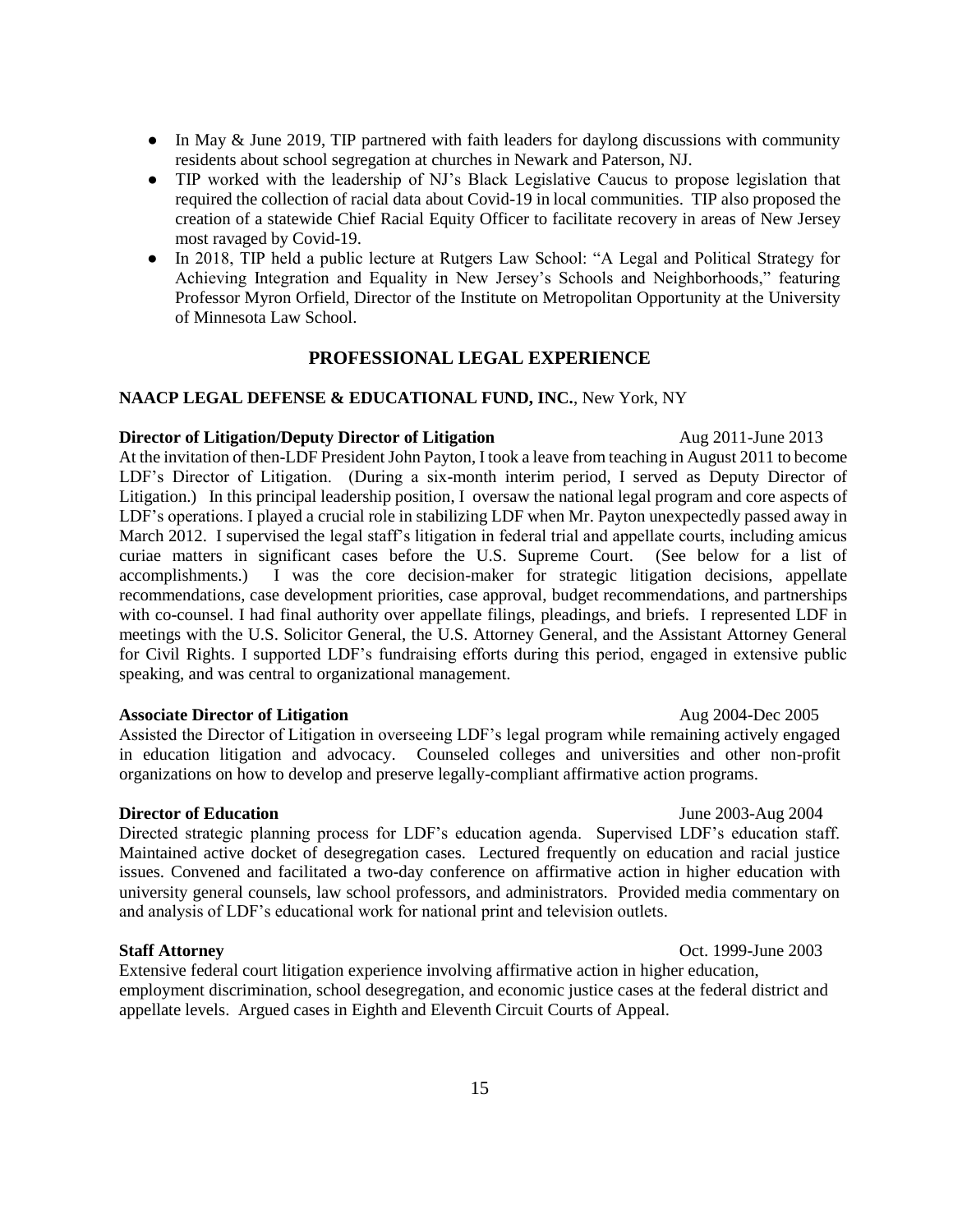**FRIED, FRANK, HARRIS, SHRIVER & JACOBSON**, New York, NY 1997-1999 The first recipient of Fried Frank/NAACP LDF fellowship. Litigated breach of contract, antitrust, and intellectual property matters. Assisted in successful political asylum application of Nigerian dissident. Recipient of pro bono recognition awards in 1998 and 1999.

# **SELECTED HIGHLIGHTS & ACCOMPLISHMENTS DURING 2011-2013 TEACHING LEAVE (FROM NEW YORK LAW SCHOOL)**

- December 2012: Participated in roundtable discussion convened by the Andrew Mellon Foundation with university presidents, general counsels, and other leading advocates regarding *Fisher v. University of Texas*. Supervised the briefing and amicus effort of LDF as a defendantintervenor in *Shelby County, Alabama v. Holder*, a Supreme Court case that challenged core provisions of the Voting Rights Act. Supervised drafting of an amicus brief in support of the respondent in *Arizona v. Inter-Tribal Council of Arizona*, a Supreme Court case involving preemption of a state registration requirement by the federal National Voter Registration Act. Supervised LDF's merits briefing in *Cantrell v. Granholm* (*BAMN v. Schuette)*, involving the constitutionality of a statewide ballot initiative that banned the consideration of race in admissions to promote racial diversity.
- October 2012: Participated in LDF's Southern Regional Strategy conference at Airlie, LDF's Annual Civil Rights Conference.
- September 2012: Conceptualized and led the drafting of LDF's amicus brief in the Second Circuit Court of Appeals and the U.S. Supreme Court in *Windsor v. the United States*. *Windsor* (successfully) challenged the constitutionality of Section 3 of the federal Defense of Marriage Act. LDF argued that heightened scrutiny should apply to DOMA. (The Supreme Court brief was the subject of a favorable Washington Post op-ed, "A Strong Black Voice for Gay Marriage," Washington Post, March 6, 2013, available at [http://www.washingtonpost.com/blogs/post](http://www.washingtonpost.com/blogs/post-partisan/wp/2013/03/06/a-strong-black-voice-for-gay-marriage/)[partisan/wp/2013/03/06/a-strong-black-voice-for-gay-marriage/\)](http://www.washingtonpost.com/blogs/post-partisan/wp/2013/03/06/a-strong-black-voice-for-gay-marriage/). Supervised the filing of a disparate impact complaint with the federal Office of Civil Rights in the U.S. Department of Education. The complaint challenged the use of a single test to determine admissions to New York City's specialized high schools.
- August 2012: Principal author of an amicus brief, filed in the federal district court in the Eastern District of Louisiana, in support of Justice Bernette Johnson's historic claim to become the first African-American Chief Justice of the Louisiana Supreme Court (involving the question of her status as the senior-ranking justice because her seat on the court had been created in settlement of voting rights litigation), *available at [http://www.naacpldf.org/files/case\\_issue/Chisom-Brief-](http://www.naacpldf.org/files/case_issue/Chisom-Brief-August-15.pdf)[August-15.pdf](http://www.naacpldf.org/files/case_issue/Chisom-Brief-August-15.pdf)*.
- July 2012: Supervised voting lawyers as they litigated significant challenges to voter identification laws under Section 5 of the Voting Rights Act in Texas, Louisiana, Florida, and South Carolina; also supervised briefing in case that challenged Louisiana's failure to register low-income voters under the federal National Voter Registration Act.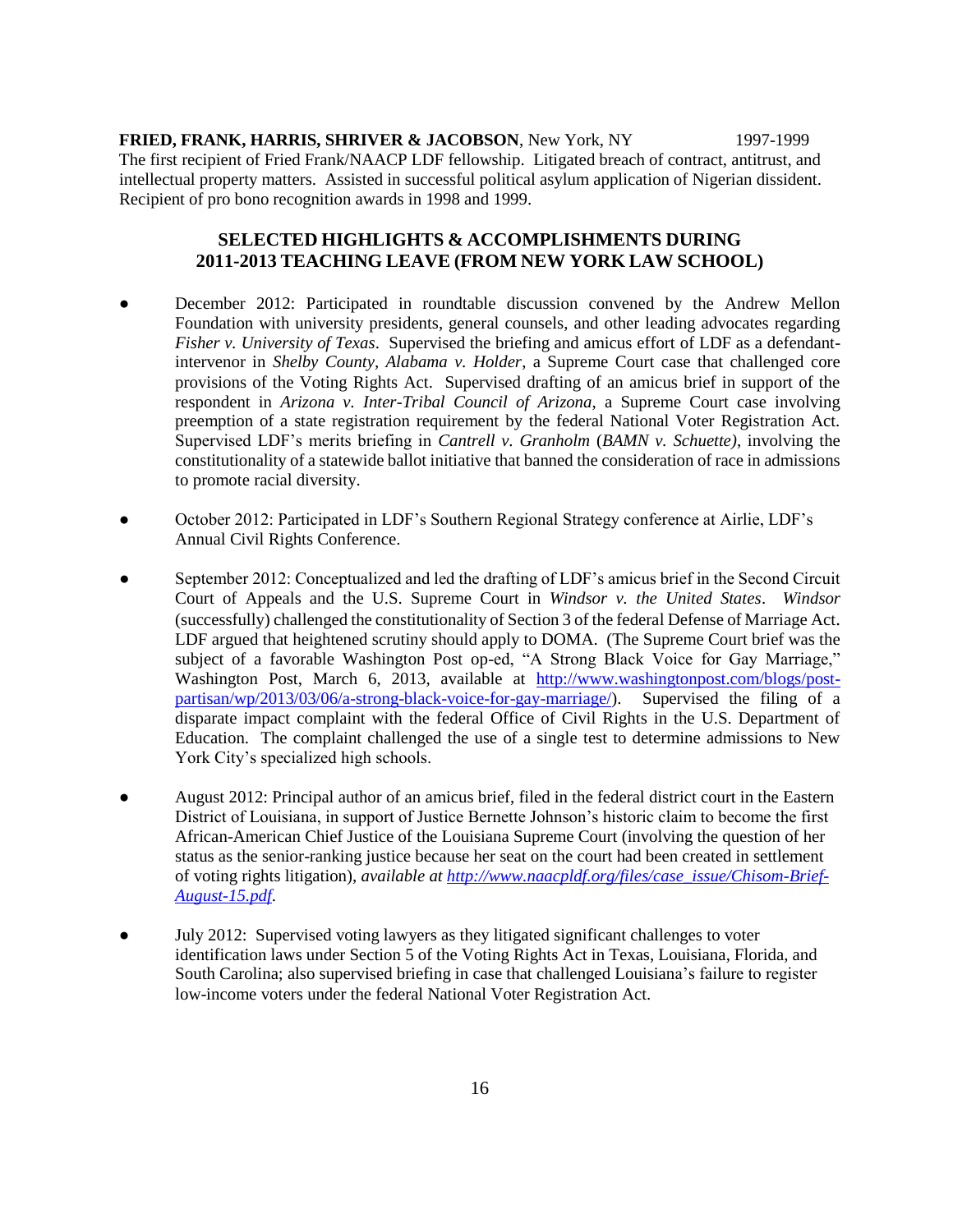- April 2012: Supervised the drafting of LDF's amicus brief in *United States of America and Vulcan Society Inc. v. City of New York* regarding the availability of equitable relief in a Title VII disparate impact case.
- February 2012-August 2012: Supervised LDF's amicus litigation, advocacy, and communications in the Supreme Court case, *Fisher v. University of Texas*. The LDF staff coordinated a significant effort that led to the filing of over 70 amicus briefs in support of the University of Texas.
- January 2012: Conceptualized and was principal author of LDF's amicus brief in *Department of Health and Human Services v. Florida*, the Supreme Court case that challenged the Affordable Care Act. The brief was joined by the national ACLU and the Leadership Conference on Civil and Human Rights.
- November 2011-February 2012: Facilitated a coalition effort of national civil rights and social justice organizations in a significant Fair Housing Act case, *Magner v. Gallagher* (then-pending in the U.S. Supreme Court; the case eventually settled).
- September 2011: Convened a half-day conversation of nationally prominent advocates and leading scholars to explore interdistrict controlled choice's potential role in promoting racial and socioeconomic integration in public schools throughout New Jersey.
- July September 2011: Supervised briefing and oral argument preparation in Little Rock school desegregation case in the Eighth Circuit Court of Appeals.

# **BAR MEMBERSHIPS**

Admitted to the bars of the United States Supreme Court, the Eleventh Circuit Court of Appeals, the Eighth Circuit Court of Appeals, the Fifth Circuit Court of Appeals, the Southern District of New York, and the state bar of New York

# **PROFESSIONAL AFFILIATIONS, NATIONAL SERVICE & COMMUNITY ACTIVITIES**

- At the invitation of the American Law Institute, I participated in a small bipartisan group that was convened to propose reforms to the federal Electoral Count Act (Spring 2022)
- Appointed by President Biden to serve on the Presidential Commission on the Supreme Court of the United States, April 9, 2021
- Elected fellow of the American Bar Foundation, Summer 2019 (as noted above)
- Elected member of the American Law Institute, Summer 2017 (as noted above)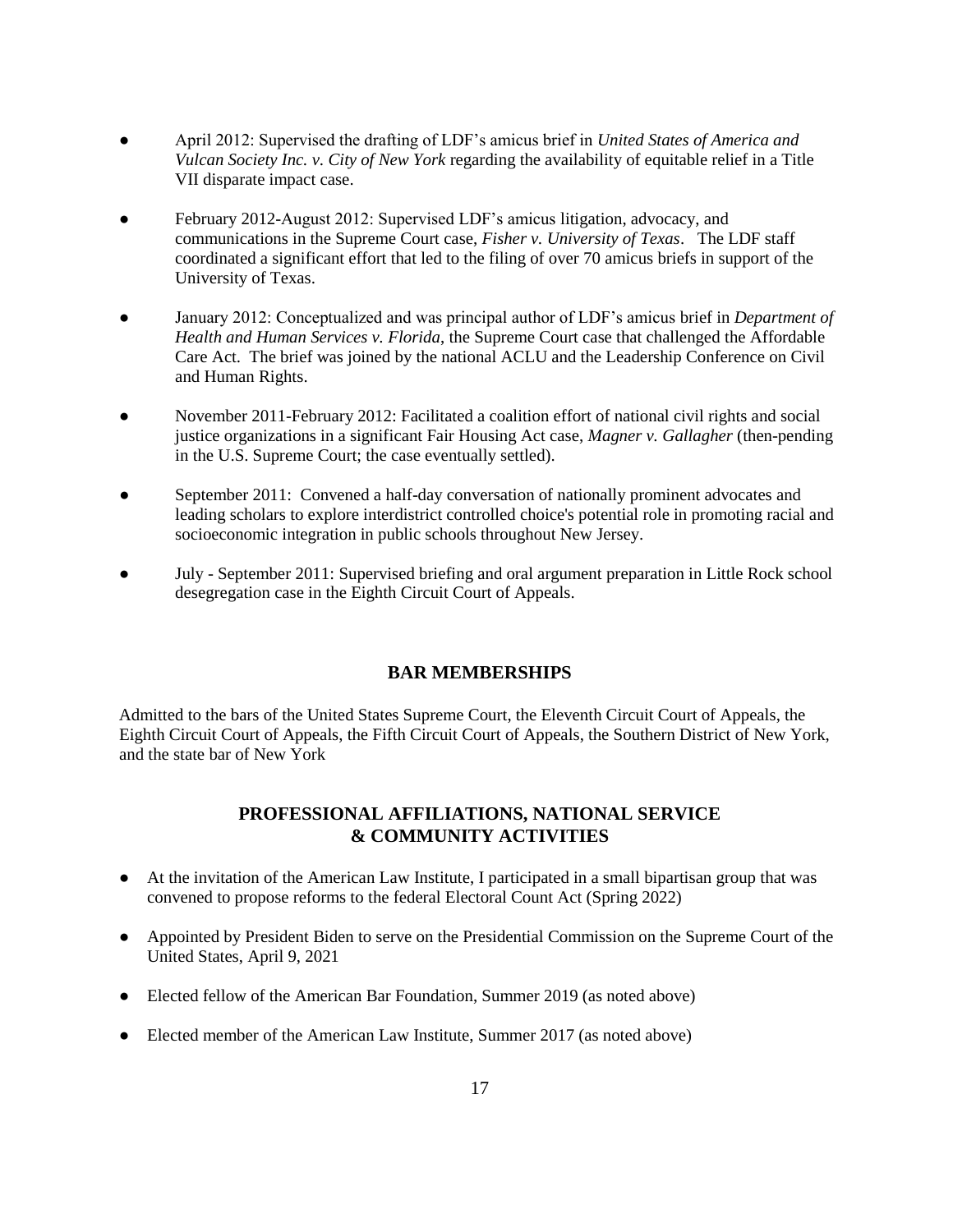- Founding Board Member, the New Jersey Coalition for Diverse & Inclusive Schools, Jan 2017present. Leader in the effort to integrate New Jersey's public schools and a significant force behind the case, *Latino Action Network, et al. v. State of New Jersey*, which challenges school segregation statewide; participated in numerous community presentations, panels, and lectures about school segregation in New Jersey
- Coordinator, Civil Rights & Racial Justice Working Policy Group, Hillary for America (HFA), Oct. 2015-Nov 2016. Responsible for identifying major civil rights issues and recommending positions to Clinton's policy director and her senior advisers; vetted and managed working group members; tasked, revised, and delivered policy papers; set the monthly meeting agendas; assisted with rapid response
- National Board Member, the American Constitution Society, Washington, D.C., Dec. 2014-Jan 2020 Executive Committee; Co-Chair, Strategic Planning Committee. Also served on Finance Committee; Program Committee; and Board of Academic Advisors (which convenes legal scholars from law schools around the country in half-day sessions twice a year in Washington, D.C., to explore high-impact ideas and trends in constitutional law)
- Board Member, The New Jersey Institute for Social Justice, Newark, NJ, June 2014 present Member of Governance and Strategic Directions Committees
- Board Member, North Star Fund, New York, NY, Jan 2006 June 2012
- Board Member, Planned Parenthood of Metropolitan New Jersey, Sept. 2005–February 2007
- Board Member, Passaic County Legal Aid Society, Paterson, New Jersey, 2000-2003
- Member, Labor & Employment Law Committee, Association of the Bar of the City of New York, 1999-2002
- Montclair Superintendent's Task Force on Integration: Member of blue ribbon, six-person task force convened to redesign Montclair's magnet school assignment policy, in partnership with the Kirwan Institute at Ohio State, following the decision by the U.S. Supreme Court that limited consideration of race in student assignment. The Montclair Board of Education adopted the Task Force's recommendations, and then-Montclair Superintendent Frank Alvarez commended our work), Dec. 2008-February 2010

#### **SELECTED MEDIA APPEARANCES AND MENTIONS**

# **International Media**

● BBC Documentary, "The Black American Fight for Freedom," available in the U.S. June 14, 2021